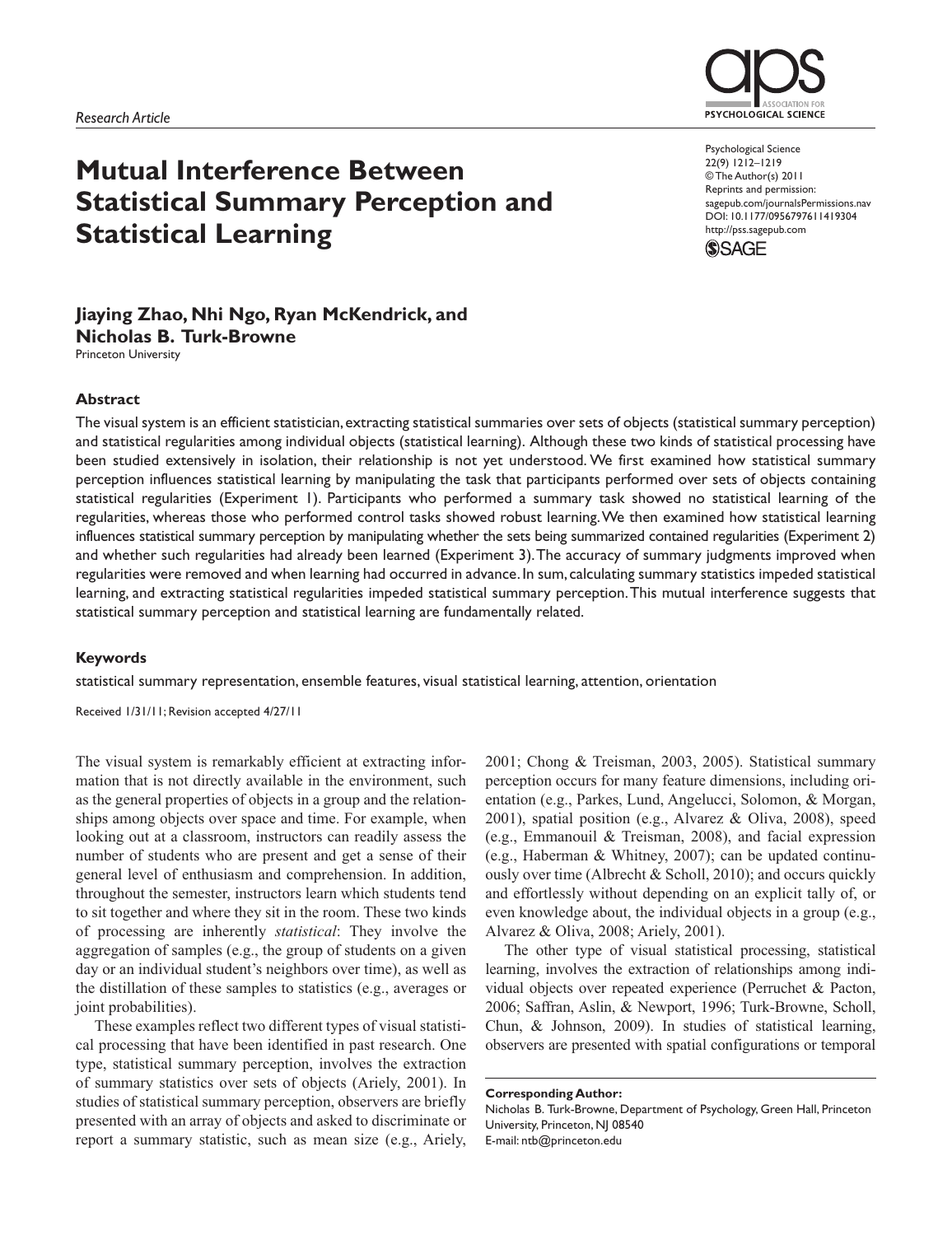sequences that, unbeknownst to them, contain regularities in the co-occurrence of features or objects. Statistical learning operates in multiple modalities (Conway & Christiansen, 2005) and over many feature dimensions, including shape (e.g., Fiser & Aslin, 2001), spatial location (e.g., Chun & Jiang, 1998), color (e.g., Turk-Browne, Isola, Scholl, & Treat, 2008), and action (e.g., Baldwin, Andersson, Saffran, & Meyer, 2008); can be observed throughout development (e.g., Kirkham, Slemmer, & Johnson, 2002) and in nonhuman species (e.g., Toro & Trobalón, 2005); occurs only for attended input but proceeds without conscious awareness (Turk-Browne, Jungé, & Scholl, 2005); operates hierarchically (Orbán, Fiser, Aslin, & Lengyel, 2008) but produces flexible representations that transfer between space and time (Turk-Browne & Scholl, 2009); and leads to implicit anticipation of future events and stimuli (Turk-Browne, Scholl, Johnson, & Chun, 2010).

Although statistical summary perception and statistical learning have been studied extensively in isolation, their relationship is not yet understood. On the surface, the two processes are different in many respects, including the time scale over which they operate (single exposure vs. repeated exposures) and the types of knowledge they produce (general properties of groups vs. relationships between specific objects within groups). Thus, they might not be related in any meaningful way. However, at a deeper level, the two processes might depend on shared statistical and attentional mechanisms, and thus interact. Such interactions could have beneficial or detrimental consequences for the efficacy of either process. For example, knowledge about statistical regularities reduces visual short-term memory load (Brady, Konkle, & Alvarez, 2009) and may therefore result in more accurate summary estimates. In contrast, if statistical summary perception and statistical learning depend on similar computations, engaging in one process may interfere with the other.

In three experiments, we sought to characterize the relationship between these two forms of visual statistical processing. We examined how computing summary statistics influences statistical learning and how learning regularities influences statistical summary perception. In Experiment 1, participants performed a summary task or one of two control tasks on arrays of oriented lines whose co-occurrences, unbeknownst to participants, exhibited statistical regularities. To assess the effect of statistical summary perception on statistical learning, we examined how calculating the mean orientation of arrays of lines affected performance on a subsequent test of line-pair learning. In Experiment 2, participants performed a summary task on arrays that did or did not contain line pairs. To assess the effect of statistical learning on statistical summary perception, we examined how the presence of pairs affected judgments of mean orientation. In Experiment 3, participants performed a summary task on arrays containing line pairs that had or had not been learned in advance. To obtain converging evidence for an effect of statistical learning on statistical summary perception, we examined how prior learning of the pairs affected judgments of mean orientation.

# **Experiment 1**

The goal of Experiment 1 was to assess whether and how computing the mean orientation of lines in an array would influence the learning of line pairs embedded in the array.

## *Participants*

Fifty-four undergraduates (23 male, 31 female; mean age = 20.0 years) from Princeton University participated for course credit. All participants had normal or corrected-to-normal vision and provided informed consent. The experiment was approved by the institutional review board at Princeton University.

#### *Stimuli*

The stimuli consisted of eight black lines oriented at 0°, 15°, 45°, 75°, 90°, 105°, 135°, and 165° (0° = horizontal, 90° = vertical). The eight lines were randomly assigned to four pairs without replacement, and each of the four pairs was assigned to a horizontal (one pair), vertical (one pair), or diagonal (two pairs) configuration (Fig. 1a). These assignments were determined independently for each participant, and remained constant throughout the experiment. In the first phase of the experiment, the lines were presented in arrays. Each array consisted of three pairs whose grand mean orientation was not 90 $^{\circ}$ . These three pairs were overlaid on an invisible 3  $\times$  3 grid, and their positions were pseudorandomly determined. Because of the size of the grid, at least one line in each pair was adjacent to at least one line from a different pair. This arrangement of the arrays ensured that statistical learning could not be facilitated by segmentation cues other than co-occurrence (e.g., grouping). In all conditions, 20% of the arrays contained a duplicate orientation: One line in a randomly selected pair was changed to match the orientation of the other line from that pair.

## *Apparatus*

Participants were seated 70 cm from a Viewsonic CRT monitor (refresh rate = 100 Hz). Stimuli were presented using MATLAB (The Mathworks, Natick, MA) and the Psychophysics Toolbox (Brainard, 1997; Pelli, 1997). The invisible grid on which the line arrays were overlaid subtended 13.6° by 13.6° of visual angle.

## *Procedure*

Participants were randomly assigned to one of three conditions: passive viewing, summary, or control (*n* = 18 in each condition). The experimental procedure in all conditions consisted of two phases: familiarization and test. During the familiarization phase (Fig. 1b), each participant viewed 100 arrays of lines. Each array was presented for 2,000 ms,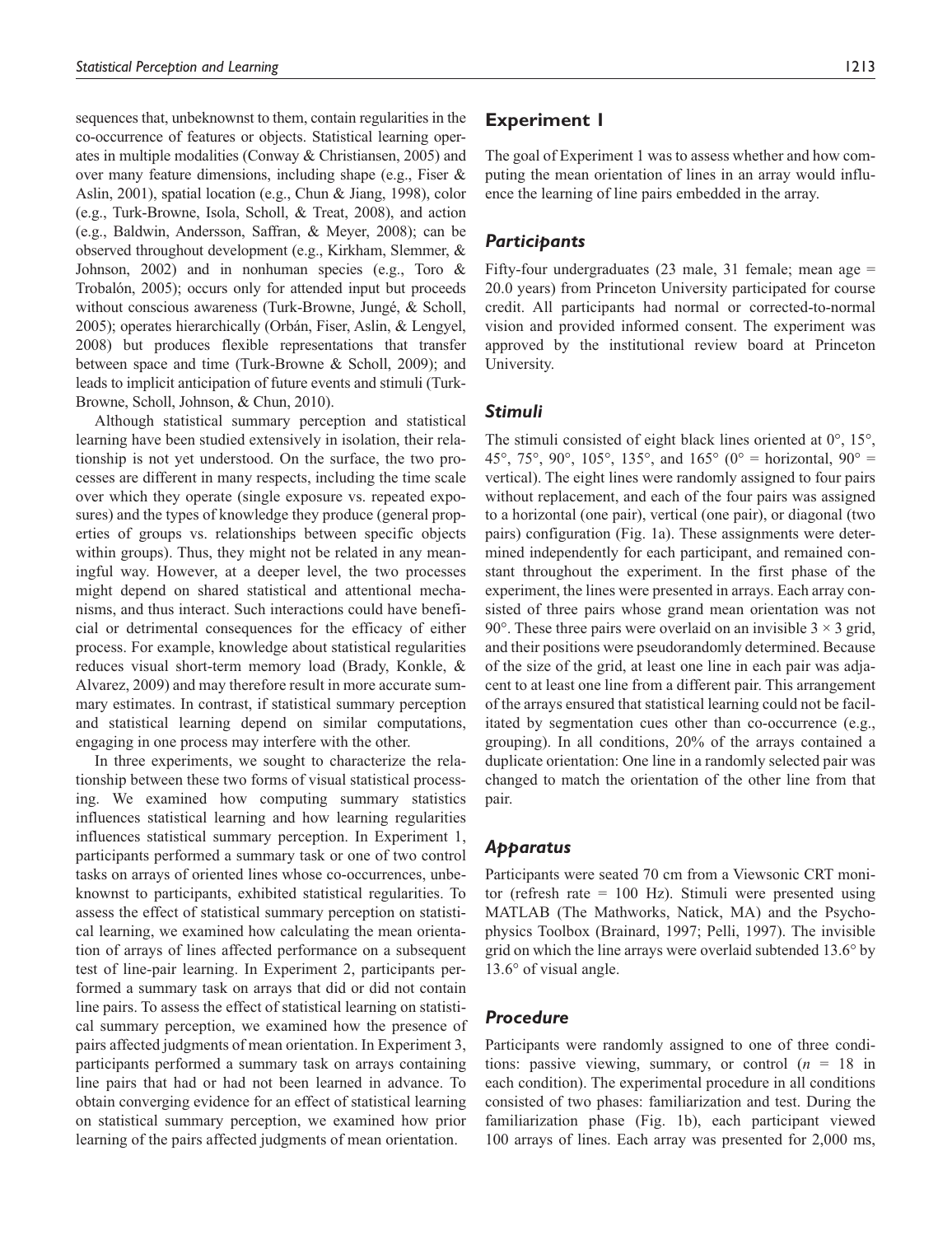

**Fig. 1.** Design and results for Experiment 1. Eight black lines of various orientations were grouped into four pairs, which were assigned to horizontal, vertical, and diagonal configurations (a). During the familiarization phase (b), arrays of these pairs were presented to participants. In each array, the line pairs were overlaid on a  $3 \times 3$  grid, which was invisible to participants; the pairs' positions on the grid were selected pseudorandomly. Participants in the passive-viewing condition simply paid attention to the arrays; participants in the summary condition indicated whether the mean orientation of all lines in each array fell to the left or right of the vertical meridian; and participants in the control condition indicated whether any orientations had been duplicated in each array. The third illustrated array is an example of an array with a duplicate orientation. During each trial of the test phase (c), participants were presented with two line pairs: a target pair that had been shown multiple times during the familiarization phase and a foil pair that consisted of one line from the same target pair and one line from a different target pair. Participants indicated which pair was more familiar. The graph (d) shows the mean percentage of correct answers during the test phase for each condition. Error bars represent ±1 *SEM*. The asterisks indicate significant differences from chance performance and significant differences between conditions (\*p < .05; \*\*\*p < .001).

followed by an interstimulus interval of 1,000 ms. In the passive-viewing condition, participants were instructed to simply pay attention to the arrays. This canonical familiarization task (e.g., Fiser & Aslin, 2001) provided a measure of the baseline level of statistical learning. In the summary condition, participants pressed a number key to indicate whether the mean orientation of all lines in each array fell to the left (1) or right (9) of the vertical meridian. This task allowed us to assess the influence of statistical summary perception on statistical learning. In the control condition, participants pressed a number key to indicate whether any orientations had (1) or had not (9) been duplicated in each array. This condition was included as a dual-task control to ensure that any difference in performance between the passive-viewing and summary conditions did not simply reflect the need to perform a secondary task in

the summary condition. Five example arrays were presented to participants in all conditions as practice before the familiarization phase began.

After the familiarization phase, all participants completed the same two-alternative forced-choice test phase. On each trial, two pairs of lines were presented side by side for 2,000 ms (Fig. 1c), and participants made an unspeeded response, pressing a number key to indicate whether the left (1) or right (9) pair seemed more familiar. One of these pairs (the target pair) was one of the pairs from the familiarization phase, and therefore had been presented multiple times. The other pair (the foil pair) consisted of one line from that target pair and one line from a different target pair (all lines were presented an equal number of times); thus, the two lines in the foil pair had a much lower probability of having occurred next to each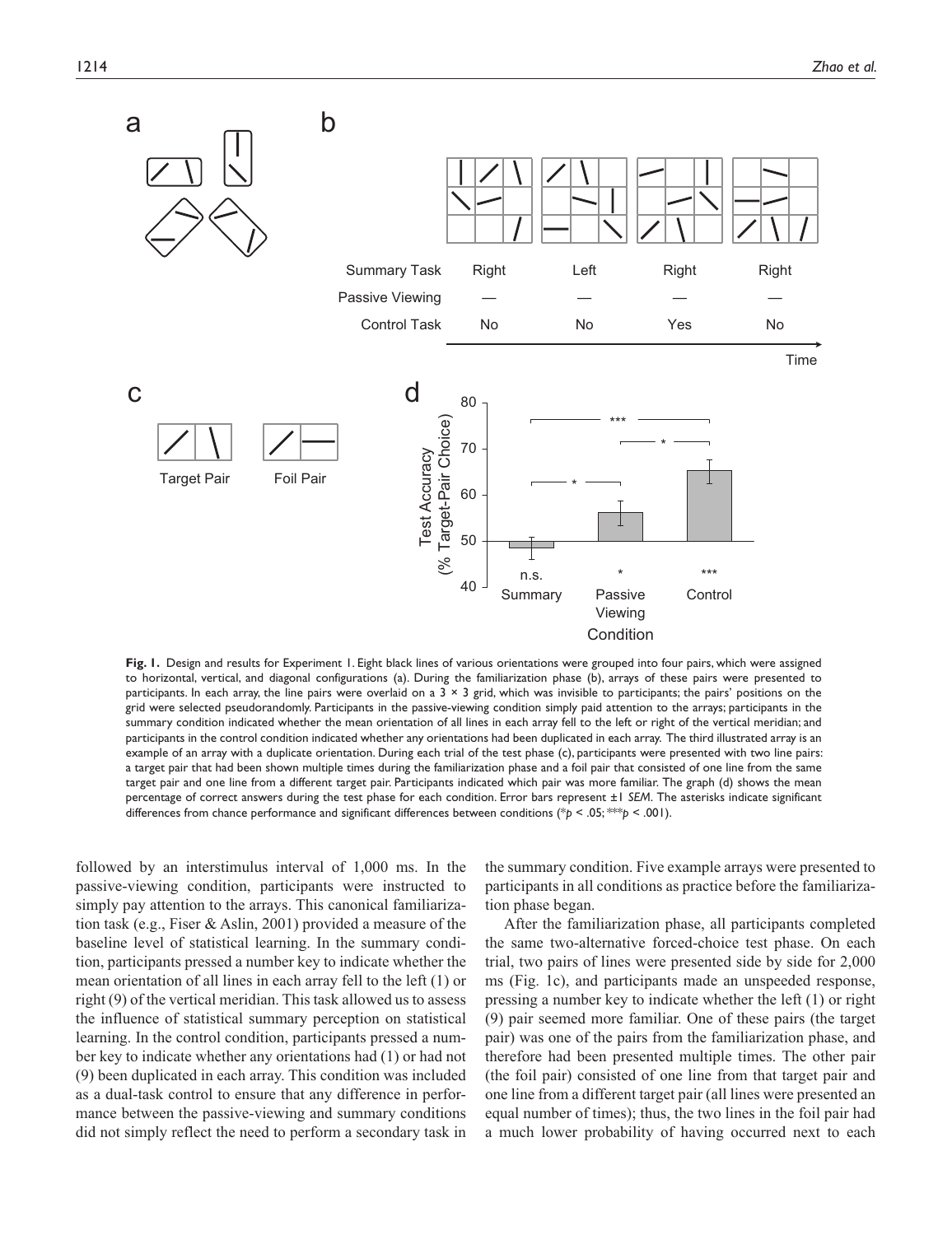other during the familiarization phase compared with the two lines in the target pair. Each of the four target pairs was tested against two foil pairs: The first foil pair contained one line from the target pair, and the second foil pair contained the other line. Each target-foil comparison was repeated once, so that there were  $16$  trials in all.<sup>1</sup> The order of test trials was randomized, and the location of the target pair (i.e., on the left or right) was counterbalanced across trials. Because all individual lines in the target and foil pairs were equally frequent during the familiarization phase, participants could choose the target pairs as more familiar only if they had learned which lines had co-occurred during the familiarization phase.

#### *Results and discussion*

During the familiarization phase, mean accuracy in the summary condition was  $57.8\%$  (*SD* = 13.0%), which was reliably above chance (50%), *t*(17) = 2.53, *p* < .03, *d* = 0.60. Mean accuracy in the control condition was  $81.0\%$  (*SD* = 12.9%), which was also above chance,  $t(17) = 10.17$ ,  $p < .001$ ,  $d = 2.40$ .

As shown in Figure 1d, test performance differed across the familiarization conditions. In the passive-viewing condition, the target pair was chosen as more familiar than the foil on 56.3% ( $SD = 11.7\%$ ) of test trials; this level of accuracy was reliably above chance (50%),  $t(17) = 2.26$ ,  $p < .04$ ,  $d = 0.53$ . This result demonstrates that our procedure can elicit statistical learning, and it provided a baseline for comparison. Mean accuracy in the control condition was  $65.3\%$  (*SD* = 11.0%), also above chance,  $t(17) = 5.90, p < .001, d = 1.39$ . This result demonstrates that engaging in a secondary task does not necessarily impair statistical learning, and can in fact improve it,  $t(34) = 2.38$ ,  $p < .03$ ,  $d = 0.79$ . Critically, mean accuracy in the summary condition was  $48.6\%$  (*SD* = 10.4%), which did not differ from chance,  $t(17) = 0.57$ ,  $p = .58$ ,  $d = 0.13$ . This level of accuracy was lower than that in the passive-viewing condition,  $t(34) = 2.07$ ,  $p < .05$ ,  $d = 0.69$ , and the control condition,  $t(34) = 4.68, p < .001, d = 1.56$ . Given that the line pairs were learnable in the passive-viewing condition and that performing a secondary task did not interfere with learning in the control condition, these results suggest that statistical summary perception prevents statistical learning.

Although the level of task performance during the familiarization phase was higher in the control condition than in the summary condition,  $t(34) = 5.36, p < .001, d = 1.79$ , we think it is unlikely that the difficulty of the familiarization tasks accounts for the differences in statistical learning for at least two reasons: First, passive viewing could be considered the easiest task of all, yet participants in the passive-viewing condition showed less statistical learning than did those in the control condition. Second, if easier familiarization tasks resulted in increased statistical learning, there should have been a positive correlation between performance on the familiarization task and subsequent test performance within each condition; however, this relationship was not reliable in the control condition,  $r(16) = .18$ ,  $p = .47$ , and was in the wrong direction in the

# **Experiment 2**

Is the interference between statistical summary perception and statistical learning unidirectional, or does statistical learning also interfere with statistical summary perception? We hypothesized that the relatively poor summary-task performance in Experiment 1 might be attributable to the existence of statistical regularities in the line arrays. Even if they were not ultimately learned, these regularities might have engaged statistical learning, which in turn might have interfered with statistical summary perception. The goal of Experiment 2 was to assess how the presence of line pairs in the arrays used in Experiment 1 influenced judgments of mean line orientation.

#### *Participants*

Twenty new undergraduates (9 male, 11 female; mean age = 20.6 years) from Princeton University participated for course credit. All participants had normal or corrected-to-normal vision and provided informed consent. The experiment was approved by the institutional review board at Princeton University.

#### *Stimuli, apparatus, and procedure*

The line stimuli and apparatus were identical to those of Experiment 1. Participants were randomly assigned to one of two conditions: structured or random  $(n = 10$  in each condition). The structured condition consisted of a familiarization phase and a test phase that were identical to those of the summary condition in Experiment 1. In the familiarization phase, three of the four line pairs (Fig. 2a) were selected for each array and overlaid pseudorandomly on an invisible  $3 \times 3$  grid. Two participants in this condition were not able to complete the test phase because of technical issues, so we used their data from the familiarization phase only. The random condition also included a familiarization phase, which was the same as the familiarization phase in the structured condition except for one critical difference: After three pairs of lines were selected for each array and placed on the grid, the positions occupied by the lines were randomly shuffled (Fig. 2b). Shuffling the positions of the lines in each array eliminated spatial regularities in the arrangement of line orientations. There was no test phase in the random condition because no pairs were presented during the familiarization phase.

It is important to consider whether shuffling the locations of lines, in addition to eliminating spatial regularities, led to other differences in the line arrays that could have affected statistical summary perception. One possible difference could have been caused by the manner in which the grids were generated: On each trial, three of the four pairs were selected for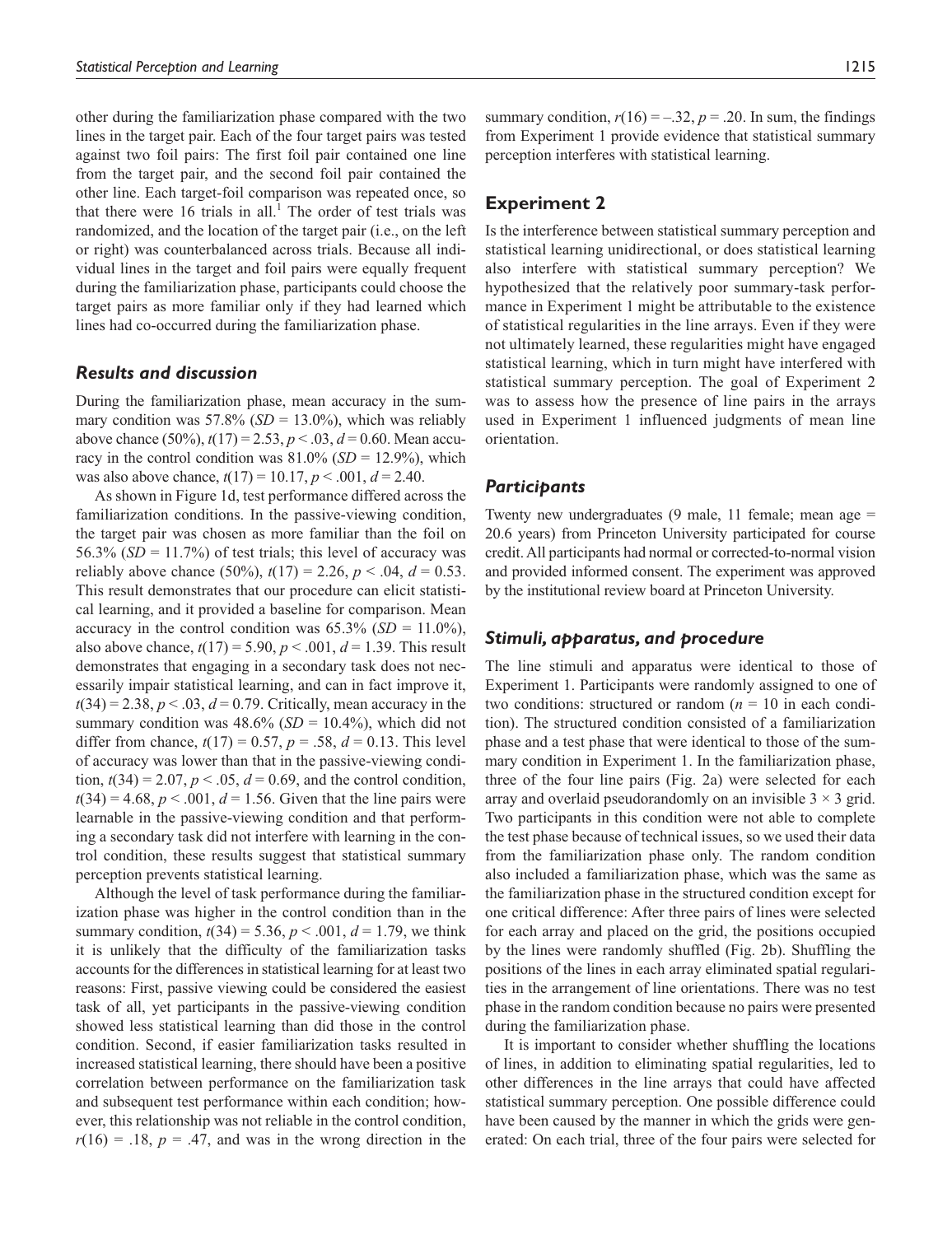

**Fig. 2.** Design and results for Experiment 2. Eight black lines of various orientations were grouped into four pairs as in Experiment 1 (a). During the familiarization phase (b), arrays of three line pairs were overlaid on an invisible  $3 \times 3$  grid; the pairs' positions on the grid were selected pseudorandomly. In the structured condition, line pairs were overlaid on the grid in accordance with their assigned configurations (horizontal, vertical, or diagonal). In the random condition, the positions of lines in each display were randomly shuffled among occupied cells on the grid. Participants in the two conditions performed a summary task, in which they indicated whether the mean orientation of all lines in each display fell to the left or right of the vertical meridian. The graph (c) shows the mean percentage of correct responses on the summary task for each condition. Error bars represent ±1 *SEM*. The asterisks indicate significant differences from chance performance and significant differences between conditions (\**p* < .05; \*\**p* < .01; \*\*\**p* < .001).

the array; given that two of the four pairs had diagonal configurations, at least one diagonal pair was selected. Because each array was composed of three pairs and had to include one diagonal pair, only lines from diagonal pairs could occupy the center cell. Specifically, if the diagonal pair was placed such that neither of its lines occupied the center cell, there was no way to place a line from a horizontal or vertical pair in the center cell without preventing the third pair from being placed on the grid. Because of this constraint, only the four orientations in the diagonally configured pairs could occupy the center cell in the structured condition. However, because the positions of lines were shuffled, all eight of the orientations could appear in the center cell in the random condition.

The different spatial distribution of orientations across conditions could not have influenced performance in the summary task for two reasons. First, because lines were shuffled only among occupied cells in the random condition, the center cell of the grid was equally likely to contain a line in the structured and random conditions. Second, because orientations were randomly assigned to pairs and the mean orientation varied randomly across trials, the orientation of the line in the center of the grid was not differentially informative about the mean orientation between the two conditions. Indeed, an analysis of our stimuli revealed that the center of the grid was equally likely to contain a line whose orientation matched the mean orientation in the structured (38.2%) and random (37.4%) conditions,  $t(18) = 0.21$ ,  $p = .83$ ,  $d = 0.03$ .

#### *Results and discussion*

As in the summary condition of Experiment 1, participants in the structured condition did not express statistical learning in the test phase (mean accuracy =  $43.8\%$ , *SD* =  $19.5\%$ ),  $t(7)$  =  $0.91, p = .39, d = 0.32.$ 

As shown in Figure 2c, statistical summary perception was affected by the presence of regularities. In the structured condition, mean accuracy in the summary task was 56.6% (*SD* = 5.8%), which was reliably above chance  $(50\%)$ ,  $t(9) = 3.63$ ,  $p < .01$ ,  $d = 1.15$ . In the random condition, mean accuracy in the summary task was  $64.0\%$  (*SD* = 7.2%), which was also above chance,  $t(9) = 6.12$ ,  $p < .001$ ,  $d = 1.94$ . Critically, performance was reliably better in the random condition than in the structured condition,  $t(18) = 2.51$ ,  $p < .03$ ,  $d = 1.12$ . These results indicate that the mere presence of statistical regularities can impair statistical summary perception even if statistical learning is not successful, and thus suggest a possible dissociation between the detection of regularities and their longerterm retention.

## **Experiment 3**

In Experiment 2, we found that statistical summary perception was hampered by the presence of regularities. We interpret this finding as evidence that statistical learning was engaged by the regularities and interfered with statistical summary perception. To seek converging support for the conclusion that statistical learning interferes with statistical summary perception, we manipulated the engagement of statistical learning in a different way in Experiment 3. The goal of this experiment was to assess whether learning the line pairs in advance would disengage statistical learning during the summary task and thus prevent regularities from impairing statistical summary perception.

#### *Participants*

Thirty new undergraduates (13 male, 17 female; mean age = 20.4 years) from Princeton University participated for course credit. All participants had normal or corrected-to-normal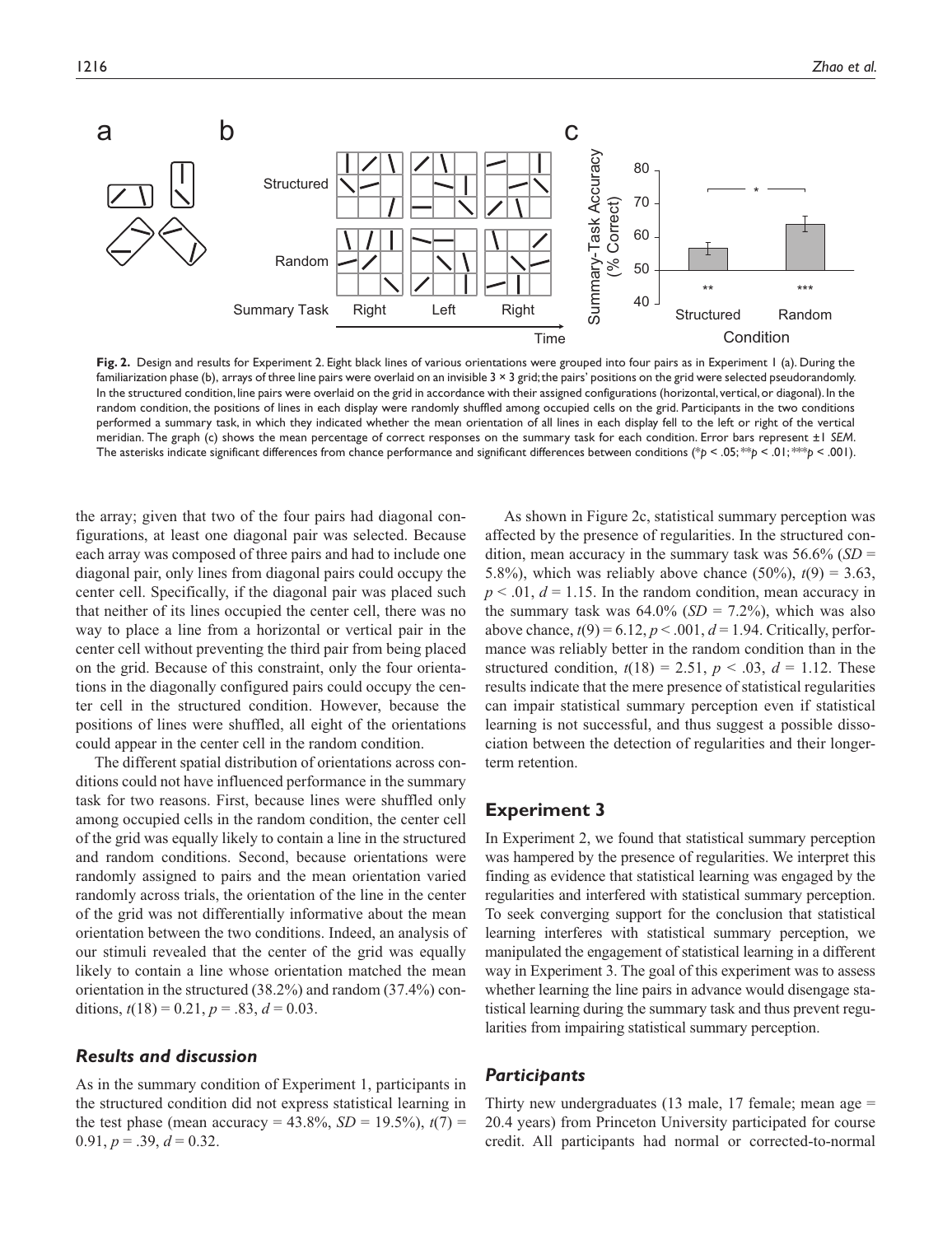vision and provided informed consent. The experiment was approved by the institutional review board at Princeton University.

#### *Stimuli, apparatus, and procedure*

The line stimuli and apparatus were identical to those used in Experiments 1 and 2. Participants were randomly assigned to one of two conditions: learned or novel  $(n = 15$  in each condition). Both conditions consisted of three phases: preexposure, summary, and test (Fig. 3a). During the preexposure phase, participants in both conditions performed the control task from the familiarization phase in Experiment 1, indicating whether each line array contained a duplicate orientation. In the learned condition, the arrays contained line pairs (as in the structured condition of Experiment 2), whereas in the novel condition, the arrays contained no pairs (as in the random condition of Experiment 2). On the basis of the results from the control task in Experiment 1, we expected to observe robust statistical learning for line pairs in the learned condition in Experiment 3.

The summary phase was identical in the learned and novel conditions, and was the same as the familiarization phase of the structured condition in Experiment 2: Participants estimated the mean orientation of arrays containing line pairs. In the learned condition, the pairs in the summary phase were identical to those in the preexposure phase, whereas in the novel condition, the pairs were constructed from the lines that had been unpaired in the preexposure phase. In other words, the only difference between the learned and the novel conditions was that participants in the learned condition had the opportunity to learn the pairs during the preexposure phase, whereas participants in the novel condition could begin

learning the pairs only during the summary phase. In the test phase, participants in both conditions completed a twoalternative forced-choice test of statistical learning (as in Experiment 1).

#### *Results and discussion*

Participants in the learned condition expressed robust statistical learning in the test phase (mean accuracy =  $67.5\%$ , *SD* = 12.9%),  $t(14) = 5.22$ ,  $p < .001$ ,  $d = 1.35$ . Participants in the novel condition did not show statistical learning (mean accuracy = 50.8%, *SD* = 18.7%),  $t(14) = 0.17$ ,  $p = .87$ ,  $d = 0.04$ . These results are fully consistent with those of Experiment 1: Reliable statistical learning occurred when regularities were present during the control task (learned condition), but not when they were present only during the summary task (novel condition).

As shown in Figure 3b, statistical summary perception was affected by whether participants had been able to learn regularities in advance. In the learned condition, mean accuracy in the summary task was  $65.9\%$  (*SD* = 7.9%), which was reliably above chance,  $t(14) = 8.34$ ,  $p < .001$ ,  $d = 2.15$ . In the novel condition, mean accuracy in the summary task was 58.6% (*SD* = 8.0%), which was also above chance,  $t(14) = 4.15$ ,  $p < 0.01$ ,  $d =$ 1.07. Critically, performance was reliably better in the learned condition than in the novel condition,  $t(28) = 2.60$ ,  $p < .02$ ,  $d = 0.95$ .

This result replicates and extends the findings from Experiment 2, in which summary-task performance was impaired by the possibility of statistical learning. In that experiment, the manipulation of statistical learning relied on differences in the arrays over which participants made summary judgments (i.e., arrays in the structured condition contained pairs, but arrays in



**Fig. 3.** Design (a) and results (b) for Experiment 3. Eight black lines of various orientations were grouped into four pairs. During the preexposure phase, arrays of these line pairs were overlaid on an invisible  $3 \times 3$  grid; in the novel condition, lines in these arrays were randomly shuffled among occupied positions on the grid, whereas in the learned condition, the lines were structured into assigned configurations (horizontal, vertical, or diagonal). In both conditions, participants' task was to detect duplicate orientations in the arrays. During the summary phase, participants in both conditions viewed arrays containing the line pairs from the preexposure phase of the learned condition (which were new to participants in the novel condition) and judged the mean orientation of the lines in each array. The graph shows the mean percentage of correct responses on the summary task for each condition. Error bars represent ±1 *SEM*. The asterisks indicate significant differences from chance performance and significant differences between conditions (\**p* < .05; \*\**p* < .01; \*\*\**p* < .001).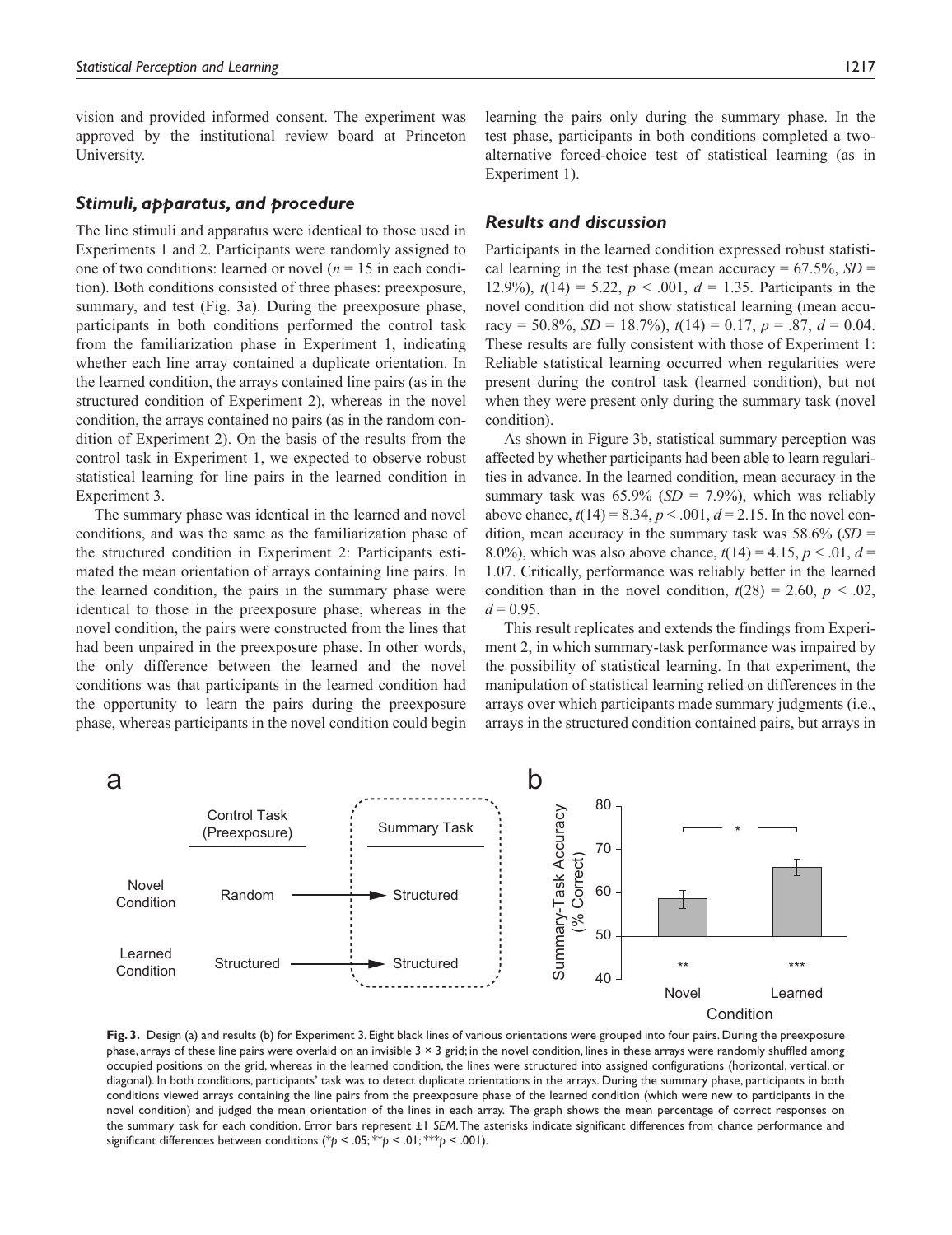the random condition did not). In Experiment 3, we observed a similar decrement in summary-task performance when learning was possible, despite the fact that the stimuli in the summary phase were identical in the learned and novel conditions. Regularities, which appeared in both conditions, impaired statistical summary perception only in the novel condition—that is, when they had not been learned in advance and thus engaged statistical learning for the first time.

## **General Discussion**

The goal of this study was to examine the relationship between two kinds of statistical processing that have previously been studied in isolation. Statistical summary perception and statistical learning appear to be separate kinds of processing, operating over different time scales and resulting in different kinds of knowledge. However, both processes require aggregating and distilling sensory evidence, and they may therefore interact. Indeed, we found mutual interference between statistical summary perception and statistical learning: Computing the mean orientation of lines impeded statistical learning of line pairs in Experiment 1, and learning about line pairs impeded statistical summary perception in Experiments 2 and 3.

One potential explanation for this bidirectional interference is that statistical summary perception and statistical learning depend on shared statistical computations. Specifically, computing the mean value in a feature dimension might rely on the same process as updating a probability matrix about object co-occurrences. Thus, statistical summary perception may directly interfere with the calculation of probabilities, and statistical learning may directly interfere with the calculation of summary statistics.

Alternatively, statistical summary perception and statistical learning might change the currency of the visual system, prioritizing summary-level representations and individual-level representations, respectively. Thus, summary representations may serve as the primary input to statistical learning during statistical summary perception, weakening learning about specific relationships among individual objects.<sup>2</sup> In turn, statistical learning may be implicitly engaged by these relationships, limiting the set of individual objects over which summary statistics can be computed.

These changes in how visual information is represented could be mediated by requirements for different spatial scales of attention. Statistical summary perception is more accurate when attention is distributed globally, whereas the identification of individual objects is more accurate when attention is directed locally (Chong & Treisman, 2005). Because regularities in our study were defined over individual objects, a global scale of attention during the summary task of Experiment 1 could have blocked statistical learning. According to this explanation, impaired summary task performance in Experiments 2 and 3 might have resulted from a detrimental shift to a more local scale of attention. Future research is needed to

evaluate the intriguing possibility that the presence of taskirrelevant regularities can attract local attention.

The known consequences of statistical learning for other cognitive processes are largely beneficial; such consequences include facilitated object-label learning (Graf Estes, Evans, Alibali, & Saffran, 2007), speeded object categorization (Turk-Browne et al., 2010), and increased visual short-term memory capacity (Brady et al., 2009). In contrast, the current findings reveal a novel cost of statistical learning for statistical summary perception. Uncovering the nuanced ways in which statistical learning interacts with other aspects of cognition may help to elucidate how statistical learning works.

#### **Acknowledgments**

For helpful conversations, we thank Dan Osherson, Anne Treisman, and the Turk-Browne Lab.

#### **Declaration of Conflicting Interests**

The authors declared that they had no conflicts of interest with respect to their authorship or the publication of this article.

#### **Notes**

1. Each target pair was presented twice as often as each foil pair during the test phase; this procedure raised the possibility that learning of the target pairs would occur during the test. However, because the test phase was identical in all conditions, learning during the test cannot explain the differences in performance between conditions. Moreover, results did not indicate that learning occurred during the test phase: Performance did not improve between the first and second halves of the test phase (56.3% vs. 57.2%), *t*(53) = 0.31, *p* = .76,  $d = 0.05$ .

2. According to this currency hypothesis, statistical learning may occur when summary statistics themselves contain regularities, such as when the temporal sequence of mean orientations is structured.

#### **References**

- Albrecht, A. R., & Scholl, B. J. (2010). Perceptually averaging in a continuous visual world: Extracting statistical summary representations over time. *Psychological Science*, *21*, 560–567.
- Alvarez, G. A., & Oliva, A. (2008). The representation of simple ensemble visual features outside the focus of attention. *Psychological Science*, *19*, 392–398.
- Ariely, D. (2001). Seeing sets: Representation by statistical properties. *Psychological Science*, *12*, 157–162.
- Baldwin, D., Andersson, A., Saffran, J., & Meyer, M. (2008). Segmenting dynamic human action via statistical structure. *Cognition*, *106*, 1382–1407.
- Brady, T. F., Konkle, T., & Alvarez, G. A. (2009). Compression in visual short-term memory: Using statistical regularities to form more efficient memory representations. *Journal of Experimental Psychology: General*, *138*, 487–502.
- Brainard, D. H. (1997). The Psychophysics Toolbox. *Spatial Vision*, *10*, 433–436.
- Chong, S. C., & Treisman, A. (2003). Representation of statistical properties. *Vision Research*, *43*, 393–404.